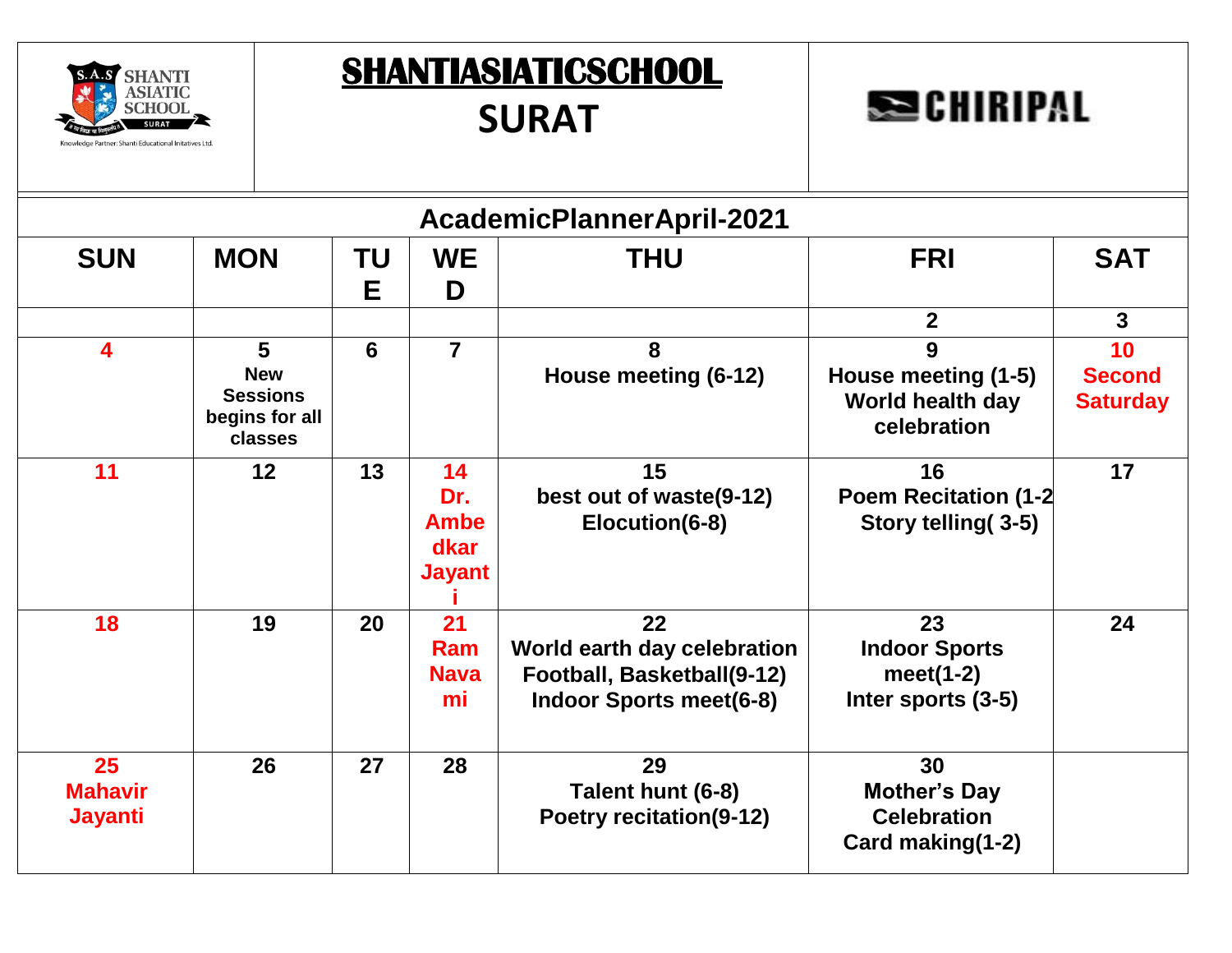

**SECHIRIPAL** 

|                         | AcademicPlannerMay-2021 |                         |                         |                 |                |                  |  |  |  |  |
|-------------------------|-------------------------|-------------------------|-------------------------|-----------------|----------------|------------------|--|--|--|--|
| <b>SUN</b>              | <b>MON</b>              | <b>TUE</b>              | <b>WED</b>              | <b>THU</b>      | <b>FRI</b>     | <b>SAT</b>       |  |  |  |  |
|                         |                         |                         |                         |                 |                | 1<br><b>PTM</b>  |  |  |  |  |
| $\overline{\mathbf{2}}$ | $\mathbf{3}$            | $\overline{\mathbf{4}}$ | $\overline{\mathbf{5}}$ | $6\phantom{1}6$ | $\overline{7}$ | $\boldsymbol{8}$ |  |  |  |  |
| $\boldsymbol{9}$        | 10                      | 11                      | 12                      | 13              | 14             | 15               |  |  |  |  |
| 16                      | 17                      | 18                      | 19                      | 20              | 21             | 22               |  |  |  |  |
| 23                      | 24                      | 25                      | 26                      | 27              | 28             | 29               |  |  |  |  |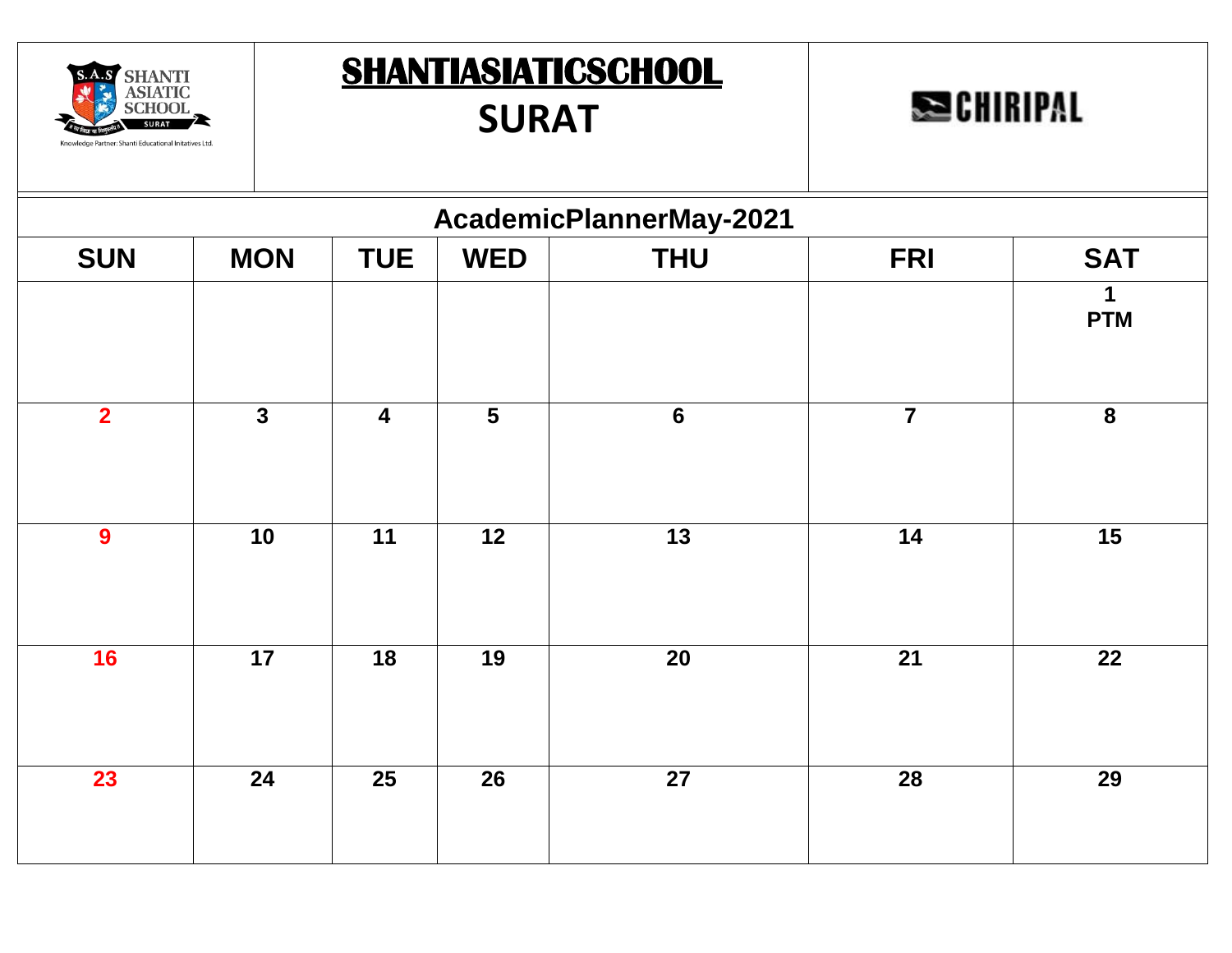

## **SURAT**

# **SECHIRIPAL**

|            | AcademicPlannerJune-2021                                                                               |                                                                                      |                     |                                                                                                   |                                                                             |                                                     |  |  |  |
|------------|--------------------------------------------------------------------------------------------------------|--------------------------------------------------------------------------------------|---------------------|---------------------------------------------------------------------------------------------------|-----------------------------------------------------------------------------|-----------------------------------------------------|--|--|--|
| <b>SUN</b> | <b>MON</b>                                                                                             | <b>TUE</b>                                                                           | <b>WED</b>          | <b>THU</b>                                                                                        | <b>FRI</b>                                                                  | <b>SAT</b>                                          |  |  |  |
|            |                                                                                                        | <b>School Reopens</b><br>after Summer<br><b>Vacations(IX TO</b><br>XII) and teachers | $\overline{2}$      | 3                                                                                                 | $\overline{\mathbf{4}}$                                                     | 5<br>World<br><b>Environment</b><br><b>Day</b>      |  |  |  |
| 6          | $\overline{7}$<br><b>School Reopens</b><br>after Summer<br><b>Vacations</b><br>(Nursery to IX &<br>XI) |                                                                                      | 9                   | 10<br>Football,<br><b>Basketball(9-</b><br>12)<br>Kabbaddi and<br>Runnning(6-8)                   | 11<br><b>Best out of</b><br>waste $(3-5)$<br><b>Story</b><br>$telling(1-2)$ | 12 <sup>2</sup><br><b>Second</b><br><b>Saturday</b> |  |  |  |
| 13         | 14                                                                                                     | 15                                                                                   | 16                  | 17<br>Maths quiz (9-<br>12)<br><b>Best out of</b><br>waste $(6-8)$                                | 18<br><b>Sur</b><br>sangram $(3-5)$<br>Cricket(1-2)                         | 19<br><b>Father's Day</b>                           |  |  |  |
| 20         | 21<br><b>International</b><br><b>Yoga Day</b><br>Unit-1(10,12)                                         | 22<br>Unit-1(10,12)                                                                  | 23<br>Unit-1(10,12) | 24<br><b>Table Tennis,</b><br><b>Carrom and</b><br>$ches(9-12)$<br>Sketting(6-8)<br>Unit-1(10,12) | 25<br>Skating(3-5)<br>Dodge ball(1-<br>2)<br>Unit-1(10,12)                  | 26<br>Unit-1(10,12)                                 |  |  |  |
| 27         | 28                                                                                                     | 29                                                                                   | 30                  |                                                                                                   |                                                                             |                                                     |  |  |  |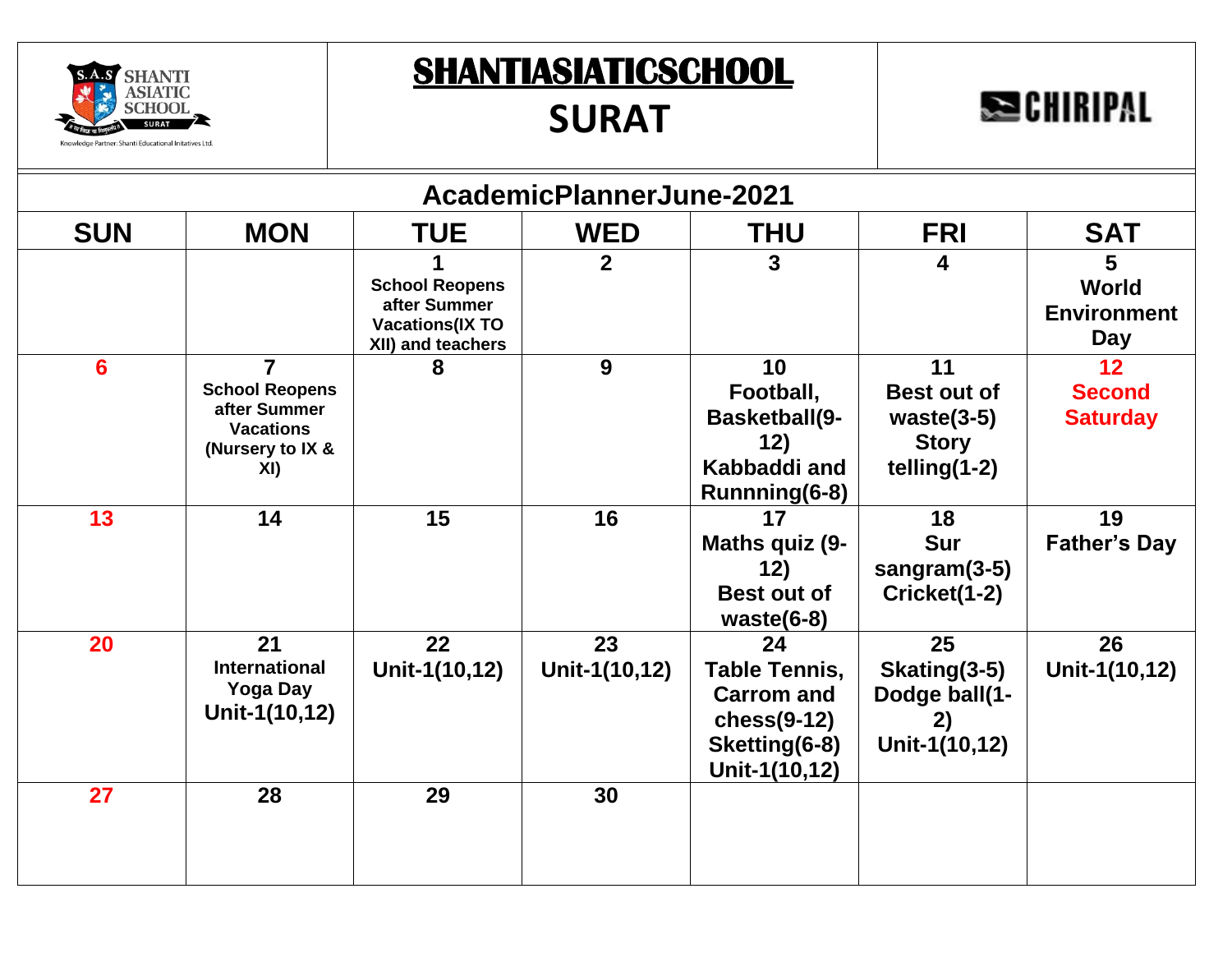



|            | AcademicPlannerJuly-2021 |                     |                                         |                                                                        |                                                                          |                                            |  |  |  |
|------------|--------------------------|---------------------|-----------------------------------------|------------------------------------------------------------------------|--------------------------------------------------------------------------|--------------------------------------------|--|--|--|
| <b>SUN</b> | <b>MON</b>               | <b>TUE</b>          | <b>WED</b>                              | <b>THU</b>                                                             | <b>FRI</b>                                                               | <b>SAT</b>                                 |  |  |  |
|            |                          |                     |                                         | <b>Solo</b><br>$singing(9-12)$<br><b>GK</b> quiz(6-8)                  | $\overline{2}$<br><b>GK</b> quiz(3-5)<br><b>Musical</b><br>chair $(1-2)$ | 3<br>Unit-1<br><b>PTM(10,12)</b>           |  |  |  |
| 4          | $5\phantom{a}$           | $6\phantom{1}$      | $\overline{7}$                          | 8<br>TT, Carrom,<br>$ches(9-12)$<br><b>Badminton(6-</b><br>8)          | 9<br><b>Fancy dress</b><br>competition(1<br>$-2)$                        | 10<br><b>Second</b><br><b>Saturday</b>     |  |  |  |
| 11         | 12                       | 13                  | 14                                      | 15<br><b>Poetry</b><br>recitation<br>hindi(9-12)<br>Ad making(6-<br>8) | 16<br>Football (3-5)<br><b>Balancing</b><br>$game(1-2)$                  | 17                                         |  |  |  |
| 18         | 19<br>Unit -1 (1-9)      | 20<br>Unit -1 (1-9) | 21<br><b>Bakri-Eid</b><br>Unit -1 (1-9) | $\overline{22}$<br>Unit -1 (1-9)                                       | 23<br>Ad making(3-<br>5)<br>Unit -1 (1-9)                                | 24<br><b>Guru Purnima</b><br>Unit -1 (1-9) |  |  |  |
| 25         | 26<br>Unit -1 (1-9)      | 27<br>Unit -1 (1-9) | 28<br>Unit -1 (1-9)                     | 29<br>TT, Carrom,<br>$ches(9-12)$<br><b>Basket ball(6-</b><br>8)       | 30<br>Karate(3-7)                                                        | 31                                         |  |  |  |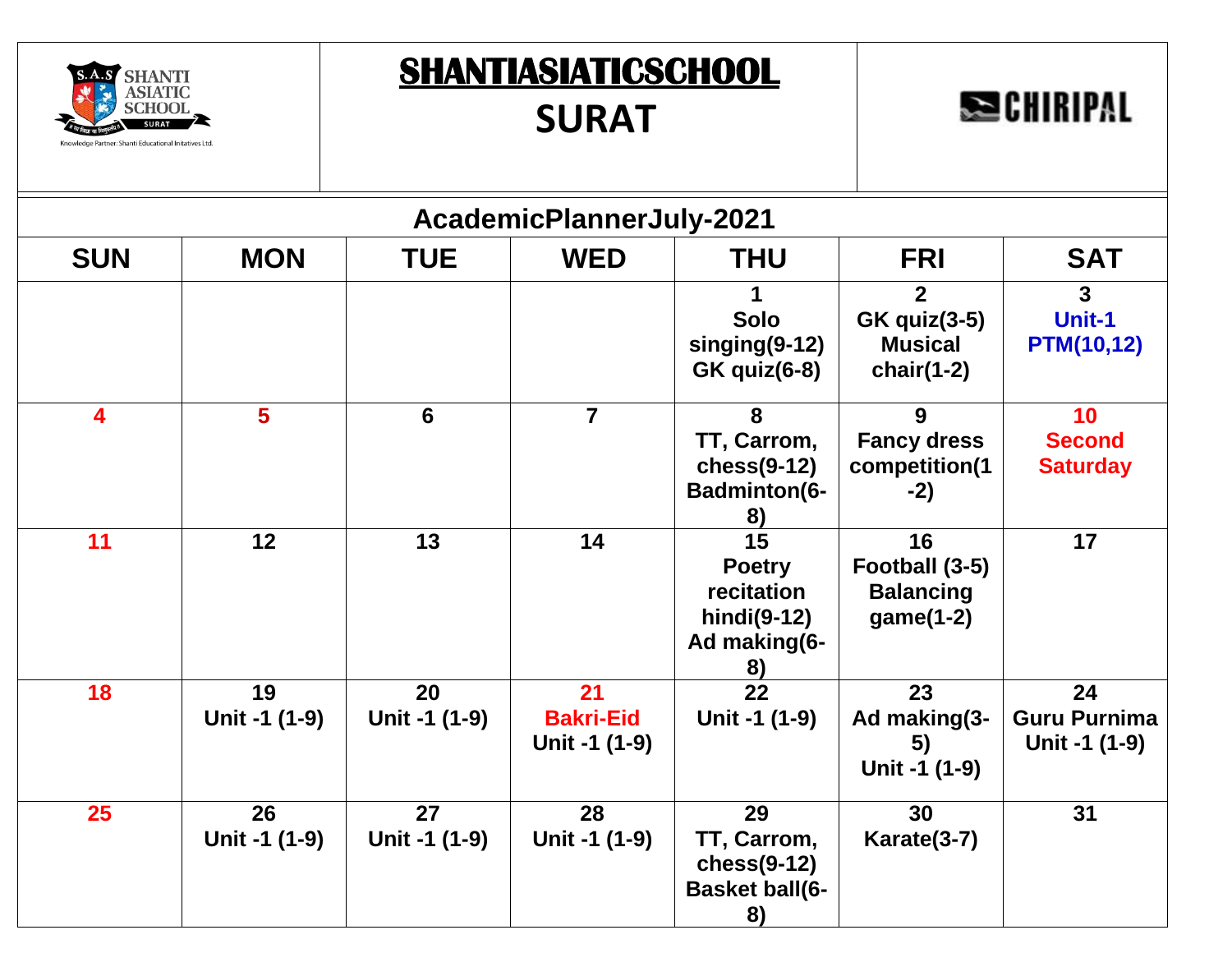#### **SURAT**

**SECHIRIPAL** 



A Q

**SHANTI** 

**SIATIC** 

| AcademicPlannerAugust-2021            |                                     |                                     |                                     |                                                                                    |                                                                         |                                                                   |  |  |
|---------------------------------------|-------------------------------------|-------------------------------------|-------------------------------------|------------------------------------------------------------------------------------|-------------------------------------------------------------------------|-------------------------------------------------------------------|--|--|
| <b>SUN</b>                            | <b>MON</b>                          | <b>TUE</b>                          | <b>WED</b>                          | <b>THU</b>                                                                         | <b>FRI</b>                                                              | <b>SAT</b>                                                        |  |  |
| 1                                     | $\overline{2}$                      | $\mathbf{3}$                        | $\overline{\mathbf{4}}$             | $5\phantom{.0}$<br><b>House</b><br>meeting $(6-12)$                                | 6<br><b>House</b><br>meeting $(1-5)$                                    | $\overline{7}$<br><b>Unit -1 PTM (1-9)</b>                        |  |  |
| 8                                     | 9                                   | 10                                  | 11                                  | 12<br>Solo siniging(6-<br>8)<br>Elocution(9-12)                                    | 13<br>Solo singin(1-2)<br>Solo Dance(3-5)                               | 14<br><b>PTM</b>                                                  |  |  |
| 15<br>Independence<br>day celebration | 16                                  | 17<br><b>Pateti</b>                 | 18                                  | 19<br><b>Mohram</b>                                                                | 20<br>Rakhi making(1-<br>2)<br>Cricket(3-5)                             | 21<br><b>Raksha</b><br>bandhan                                    |  |  |
| 22                                    | 23<br><b>Midterm</b><br>Exam(10,12) | 24<br><b>Midterm</b><br>Exam(10,12) | 25<br><b>Midterm</b><br>Exam(10,12) | 26<br>Cricket(6-8)<br>TT, Carrom,<br>$ches(9-12)$<br><b>Midterm</b><br>Exam(10,12) | 27<br>Kho-kho(1-2)<br>Vocabulary (3-5)<br><b>Midterm</b><br>Exam(10,12) | 28<br>Janmashtami<br>celebration<br><b>Midterm</b><br>Exam(10,12) |  |  |
| 29                                    | 30                                  | 31                                  |                                     |                                                                                    |                                                                         |                                                                   |  |  |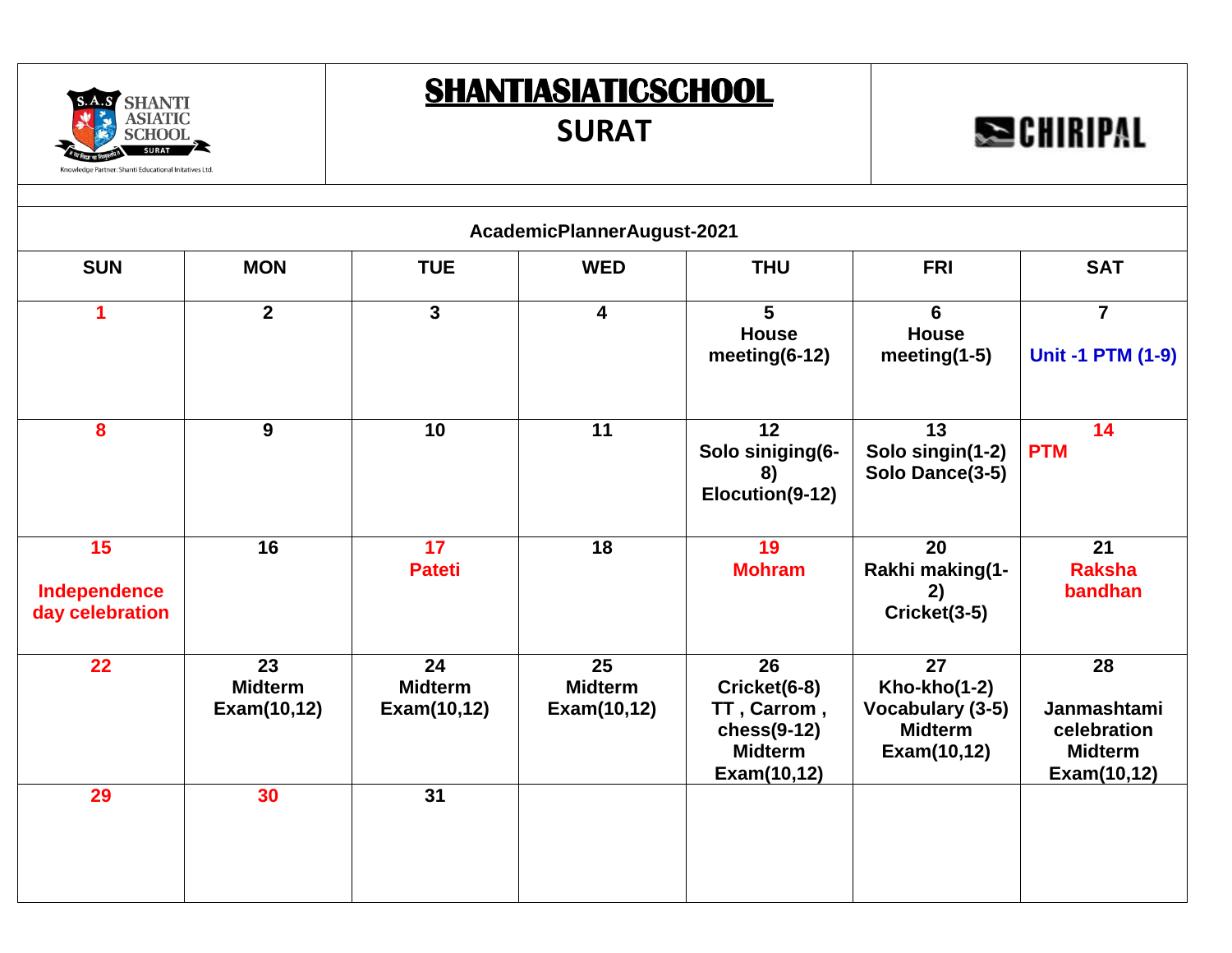



|                                   | AcademicPlannerSeptember-2021          |                                |                         |                                                                                              |                                                                                               |                                                                                 |  |  |  |  |
|-----------------------------------|----------------------------------------|--------------------------------|-------------------------|----------------------------------------------------------------------------------------------|-----------------------------------------------------------------------------------------------|---------------------------------------------------------------------------------|--|--|--|--|
| <b>SUN</b>                        | <b>MON</b>                             | <b>TUE</b>                     | <b>WED</b>              | <b>THU</b>                                                                                   | <b>FRI</b>                                                                                    | <b>SAT</b>                                                                      |  |  |  |  |
|                                   |                                        |                                |                         | $\mathbf{2}$<br>Cricket(9-12)<br>Spell bee(6-8)                                              | 3<br>Clay making(1-2)<br><b>Basket ball(3-5)</b>                                              | 4<br><b>Teacher's Day</b><br>celebration<br><b>Midterm</b><br><b>PTM(10,12)</b> |  |  |  |  |
| 5                                 | $6\phantom{1}6$                        | $\overline{7}$                 | 8                       | 9<br><b>Ganesh Chaturthi</b><br><b>Celebration</b><br>Science quiz(9-12)<br>One minute (6-8) | 10<br><b>Ganesh Chaturthi</b>                                                                 | 11<br><b>Second Saturday</b><br><b>GRAND PARENTS</b><br>DAY(SAMARPAN)           |  |  |  |  |
| 12                                | 13<br>Ganesh Chaturthi<br>Sp. Assembly | 14<br><b>Hindi Diwas</b>       | 15                      | 16<br>Cricket(9-12)<br>Handwriting(6-8)                                                      | 17<br>Hula-hoop(1-2)<br>Group dance(3-5)                                                      | 18                                                                              |  |  |  |  |
| 19<br><b>AnanthChaturda</b><br>si | 20                                     | 21                             | 22                      | 23<br><b>Group Singing (9-12)</b><br>Football(6-8)                                           | $\overline{24}$<br><b>Drawing</b><br>Competition(1-2)<br><b>Group English</b><br>quiz $(3-5)$ | $\overline{25}$                                                                 |  |  |  |  |
| 26                                | 27                                     | 28                             | 29                      | 30                                                                                           |                                                                                               |                                                                                 |  |  |  |  |
|                                   | Mid term<br>$exam(1-9)$                | <b>Mid term</b><br>$exam(1-9)$ | Mid term<br>$exam(1-9)$ | Mid term exam(1-<br>9)                                                                       |                                                                                               |                                                                                 |  |  |  |  |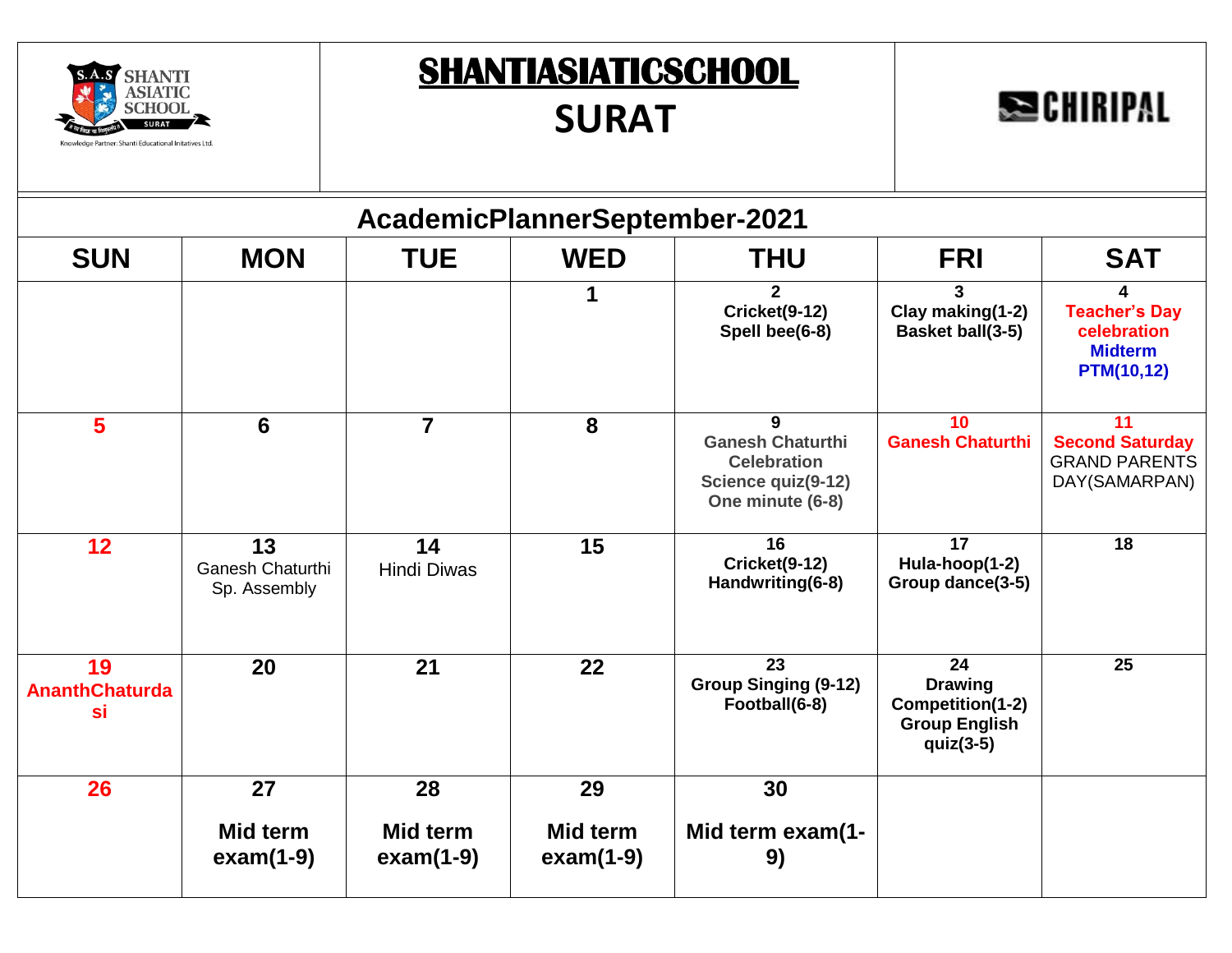#### **SURAT**

# **SECHIRIPAL**



**SHANTI** 

| AcademicPlannerOctober-2021 |                         |                                       |                         |                                                                                                    |                                                                         |                                            |  |  |  |
|-----------------------------|-------------------------|---------------------------------------|-------------------------|----------------------------------------------------------------------------------------------------|-------------------------------------------------------------------------|--------------------------------------------|--|--|--|
| <b>SUN</b>                  | <b>MON</b>              | <b>TUE</b>                            | <b>WED</b>              | <b>THU</b>                                                                                         | <b>FRI</b>                                                              | <b>SAT</b>                                 |  |  |  |
|                             |                         |                                       |                         |                                                                                                    | 1                                                                       | $\overline{2}$                             |  |  |  |
|                             |                         |                                       |                         |                                                                                                    | Mid term<br>$exam(1-9)$                                                 | Mid term<br>$exam(1-9)$                    |  |  |  |
| $\overline{\mathbf{3}}$     | 4                       | 5                                     | $6\phantom{1}$          | $\overline{7}$                                                                                     | 8                                                                       | 9                                          |  |  |  |
|                             | Mid term<br>$exam(1-9)$ | <b>Mid term</b><br>$exam(3-5)$        | Mid term<br>$exam(1-9)$ | <b>Thematic</b><br><b>Drawing</b><br>competition(9-<br>12)<br>Garba<br>competition(6-8)            | Garba<br>competition(3-5)                                               | <b>Navratri</b><br>celebration             |  |  |  |
| 10                          | 11                      | 12                                    | 13                      | 14<br><b>Basket ball(9-</b><br>12)<br>Solo dance(6-8)                                              | 15<br><b>Dusshera</b>                                                   | 16                                         |  |  |  |
| 17                          | 18                      | 19<br><b>Eid-Milad</b><br>celebration | 20                      | 21<br>Talent hunt(9-12)<br>Long $jump(6-8)$                                                        | 22<br><b>Community</b><br>helpers(1-2)<br>Sketting (3-5)                | 23<br>Mid term PTM(1-<br>9)                |  |  |  |
| 24                          | 25<br>Unit 2 (10,12)    | 26<br>Unit 2 (10,12)                  | 27<br>Unit 2 (10,12)    | 28<br><b>Basket ball(9-</b><br>12)<br>Diya, Rangoli<br>and card<br>$making(6-8)$<br>Unit 2 (10,12) | 29<br>Diya making(1-<br>2)<br>Poem<br>recitation(3-5)<br>Unit 2 (10,12) | 30<br>Diwali celebration<br>Unit 2 (10,12) |  |  |  |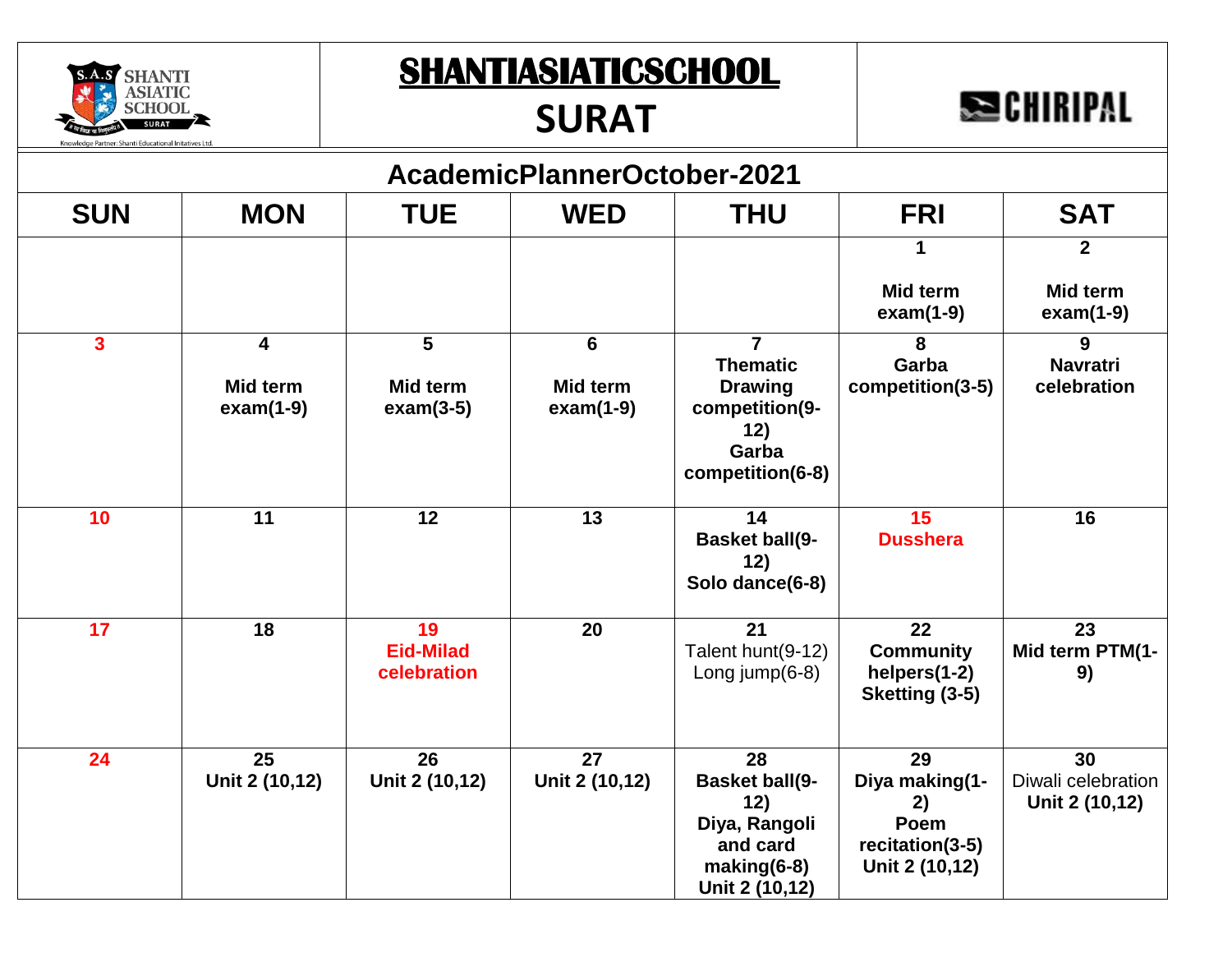



|                                          | AcademicPlannerNovember-2021                                                                              |                                              |                                |                                                                               |                                                                         |                                           |  |  |  |
|------------------------------------------|-----------------------------------------------------------------------------------------------------------|----------------------------------------------|--------------------------------|-------------------------------------------------------------------------------|-------------------------------------------------------------------------|-------------------------------------------|--|--|--|
| <b>SUN</b>                               | <b>MON</b>                                                                                                | <b>TUE</b>                                   | <b>WED</b>                     | <b>THU</b>                                                                    | <b>FRI</b>                                                              | <b>SAT</b>                                |  |  |  |
|                                          | <b>Diwali vacation</b>                                                                                    | $\mathbf{2}$<br><b>Diwali vacation</b>       | 3<br><b>Diwali vacation</b>    | <b>Diwali vacation</b>                                                        | $\overline{\mathbf{5}}$<br><b>Diwali vacation</b>                       | 6<br><b>Diwali vacation</b>               |  |  |  |
| $\overline{7}$<br><b>Diwali vacation</b> | 8<br><b>Diwali vacation</b>                                                                               | $\boldsymbol{9}$<br><b>Diwali vacation</b>   | 10<br><b>Diwali vacation</b>   | 11<br><b>Diwali vacation</b>                                                  | 12<br><b>Diwali vacation</b>                                            | 13<br><b>Diwali vacation</b>              |  |  |  |
| 14<br><b>Diwali vacation</b>             | 15<br><b>School Reopen after</b><br><b>Diwali Break</b><br><b>Children's</b><br><b>Day</b><br>celebration | 16<br>Unit <sub>2</sub><br><b>PTM(10,12)</b> | 17                             | 18<br><b>House</b><br>Meeting(6-12)                                           | 19<br><b>House</b><br>Meeting(1-5)                                      | 20<br><b>Thanks giving</b><br>day(Prayas) |  |  |  |
| 21                                       | 22<br>Pre board -1<br>(10, 12)                                                                            | 23<br>Pre board -1<br>(10, 12)               | 24<br>Pre board -1<br>(10, 12) | 25<br><b>Basket ball(6-</b><br>8)<br>Debate(9-12)<br>Pre board -1<br>(10, 12) | 26<br>Solo dance(1-<br>2)<br>Elocution(3-5)<br>Pre board -1<br>(10, 12) | 27<br>Pre board -1<br>(10, 12)            |  |  |  |
| 28                                       | 29                                                                                                        | 30                                           |                                |                                                                               |                                                                         |                                           |  |  |  |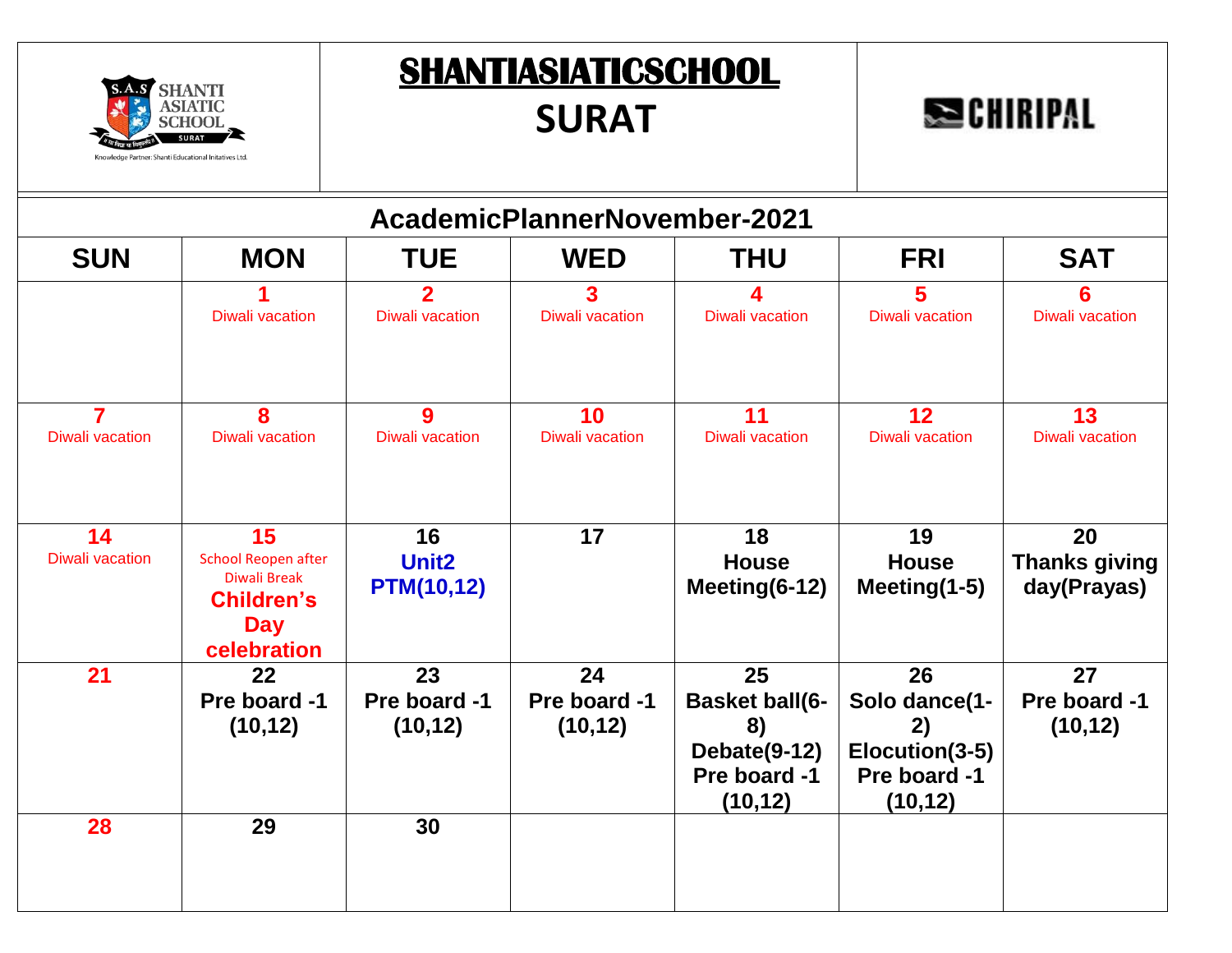



| AcademicPlannerDecember-2021 |                                |                                |                                |                                                                                             |                                                                                   |                                        |  |  |
|------------------------------|--------------------------------|--------------------------------|--------------------------------|---------------------------------------------------------------------------------------------|-----------------------------------------------------------------------------------|----------------------------------------|--|--|
| <b>SUN</b>                   | <b>MON</b>                     | <b>TUE</b>                     | <b>WED</b>                     | <b>THU</b>                                                                                  | <b>FRI</b>                                                                        | <b>SAT</b>                             |  |  |
|                              |                                |                                | 1                              | 2 <sup>1</sup><br><b>English Quiz (9-</b><br>12)<br>Falk dance(6-8)                         | 3<br><b>Basket ball/</b><br>Indoor games(3-<br>5)<br>Ball game(1-2)               | 4<br><b>PTM Preboard-1</b>             |  |  |
| 5                            | $6\phantom{1}$                 | $\overline{7}$                 | 8                              | 9<br>Foot bsll(9-12)<br>Yoga $(6-8)$                                                        | 10<br>Karate(3-5)<br>Group dance(1-<br>2)                                         | 11<br><b>Second</b><br><b>Saturday</b> |  |  |
| 12                           | 13<br>Pre board -2<br>(10, 12) | 14<br>Pre board -2<br>(10, 12) | 15<br>Pre board -2<br>(10, 12) | 16<br>Elocution(9-12)<br>Who wants to<br>be a magician(6-<br>8)<br>Pre board -2<br>(10, 12) | $\overline{17}$<br>Falk Dance(3-5)<br>Group song(1-2)<br>Pre board -2<br>(10, 12) | 18<br>Pre board -2<br>(10, 12)         |  |  |
| 19                           | 20<br>Pre board -2<br>(10, 12) | 21<br>Pre board -2<br>(10, 12) | 22<br>Pre board -2<br>(10, 12) | 23<br><b>Badminton and</b><br>loan tennis (9-<br>12)<br>Kho kho $(6-8)$                     | 24<br><b>Christmas</b><br>celebration<br>Talent hunt(3-5)                         | 25<br><b>Christmas</b>                 |  |  |
| 26                           | 27                             | 28                             | 29                             | 30                                                                                          | 31                                                                                |                                        |  |  |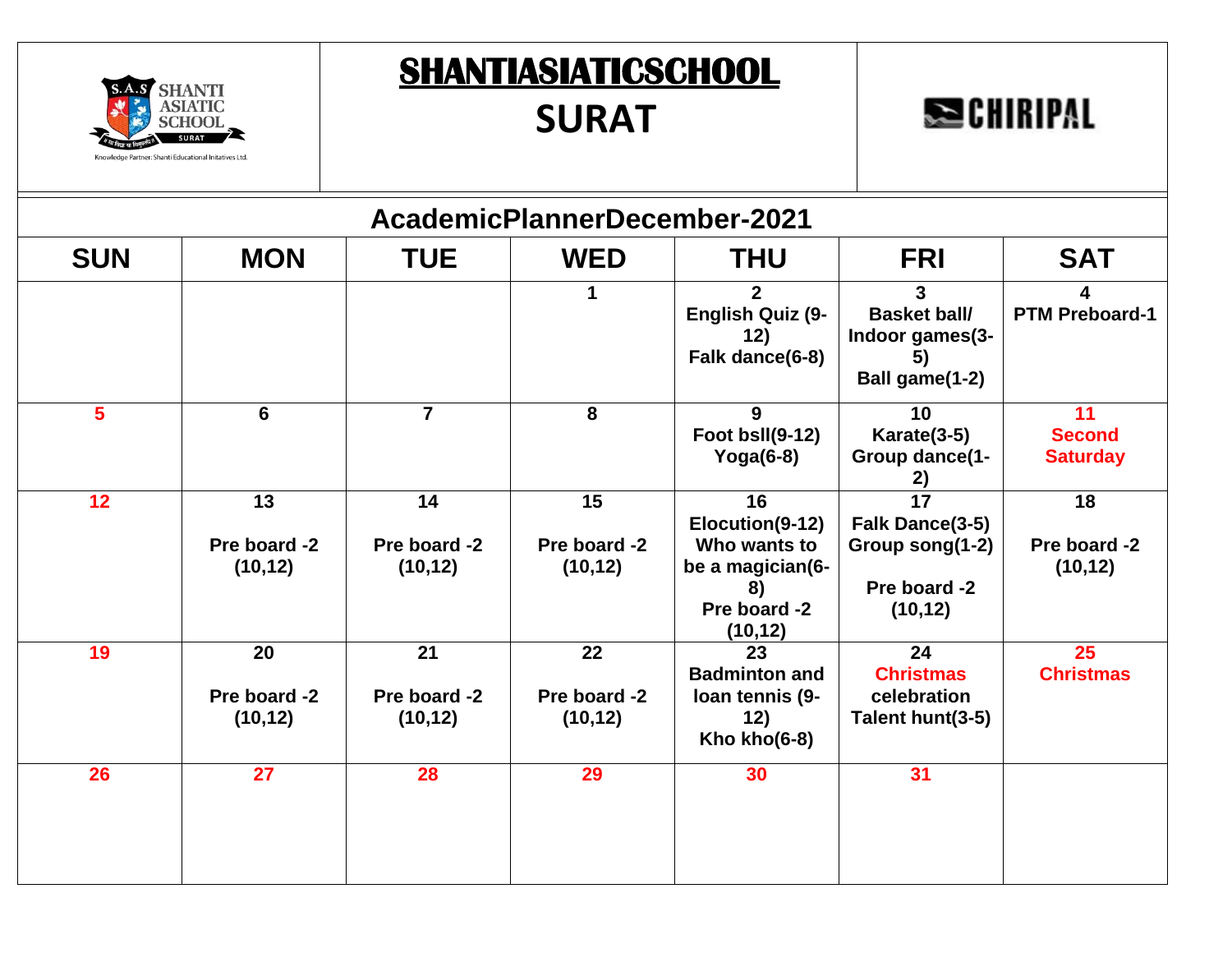

## **SURAT**

# **SECHIRIPAL**

| AcademicPlannerJanuary-2022 |                                             |                                             |                                                       |                                                                                                                     |                                                                                                 |                                                      |  |  |  |
|-----------------------------|---------------------------------------------|---------------------------------------------|-------------------------------------------------------|---------------------------------------------------------------------------------------------------------------------|-------------------------------------------------------------------------------------------------|------------------------------------------------------|--|--|--|
| <b>SUN</b>                  | <b>MON</b>                                  | <b>TUE</b>                                  | <b>WED</b>                                            | <b>THU</b>                                                                                                          | <b>FRI</b>                                                                                      | <b>SAT</b>                                           |  |  |  |
|                             |                                             |                                             |                                                       |                                                                                                                     |                                                                                                 | <b>New Year Holiday</b>                              |  |  |  |
| $\overline{2}$              | $\mathbf{3}$<br>Unit-ii (1-9)               | $\overline{\mathbf{4}}$<br>Unit-ii (1-9)    | 5<br>Unit-ii (1-9)                                    | $6\phantom{1}$<br>Unit-ii (1-9)                                                                                     | $\overline{7}$<br>Maths $quiz(3-5)$<br>Unit-ii (1-9)                                            | 8<br><b>Second Saturday</b><br><b>PTM Preboard-2</b> |  |  |  |
| 9                           | 10<br>Unit-ii (1-9)                         | 11<br>Unit-ii (1-9)                         | 12                                                    | 13<br><b>Uttrayan</b><br><b>Celebration</b><br>Kite making(6-8)<br><b>Group Dance</b><br>Patriotic(9-12)            | 14<br>Uttarayan                                                                                 | 15<br>VasiUtarayan                                   |  |  |  |
| 16                          | $\overline{17}$<br>Pre board -3<br>(10, 12) | 18<br>Pre board -3<br>(10, 12)              | 19<br>Pre board -3<br>(10, 12)                        | 20<br><b>Patriotic poster</b><br>symbol making<br>Competition(6-8)<br>Valley ball(9-12)<br>Pre board -3<br>(10, 12) | $\overline{21}$<br>Valley Ball(3-5)<br>Dog and a bon<br>$game(1-2)$<br>Pre board -3<br>(10, 12) | 22<br>Unit-ii PTM(1-9)<br>Pre board -3<br>(10, 12)   |  |  |  |
| 23                          | $\overline{24}$<br>Pre board -3<br>(10, 12) | $\overline{25}$<br>Pre board -3<br>(10, 12) | $\overline{26}$<br><b>Republic day</b><br>celebration | $\overline{27}$<br>Music Solo(9-12)<br>Table Tennis(6-8)<br>Pre board -3<br>(10, 12)                                | $\overline{28}$<br>Art and Craft(3-5)<br>Maths quiz(1-2)                                        | 29                                                   |  |  |  |
| 30                          | 31                                          |                                             |                                                       |                                                                                                                     |                                                                                                 |                                                      |  |  |  |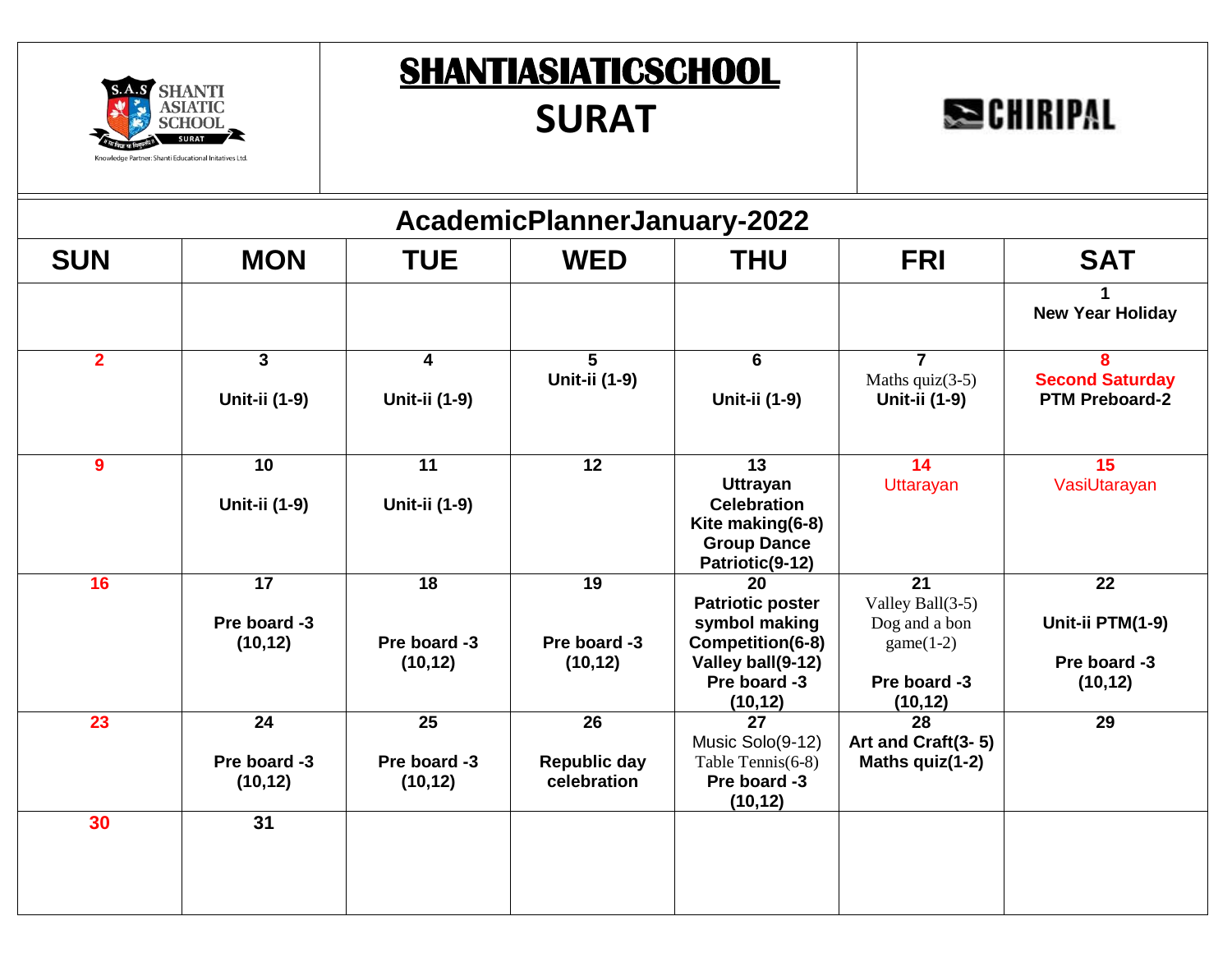



|                | AcademicPlannerFebruary-2022         |            |                |                                                                                 |                                                                          |                                                                           |  |  |  |  |  |
|----------------|--------------------------------------|------------|----------------|---------------------------------------------------------------------------------|--------------------------------------------------------------------------|---------------------------------------------------------------------------|--|--|--|--|--|
| <b>SUN</b>     | <b>MON</b>                           | <b>TUE</b> | <b>WED</b>     | <b>THU</b>                                                                      | <b>FRI</b>                                                               | <b>SAT</b>                                                                |  |  |  |  |  |
|                |                                      |            | $\overline{2}$ | $\mathbf{3}$<br>Poem<br>recitation(6-8)<br>Badminton,<br>loan tennins(9-<br>12) | Karate(1-2)<br><b>Amazin</b><br>$moments(3-5)$                           | 5<br><b>Vasant Panchmi</b><br><b>Celebration</b><br><b>PTM Preboard-3</b> |  |  |  |  |  |
| $6\phantom{1}$ | $\overline{7}$                       | 8          | $\mathbf{9}$   | 10<br>Valley ball(6-8)<br>Solo music(9-<br>12)                                  | $\overline{11}$<br><b>Balloon game(1-</b><br>2)<br>Table tennis(3-<br>5) | 12<br><b>Second Saturday</b>                                              |  |  |  |  |  |
| 13             | 14                                   | 15         | 16             | 17<br>Voice of SAS(6-<br>8)                                                     | 18<br>Science quiz(1-<br>2)<br>Vocabulary(3-5)                           | 19                                                                        |  |  |  |  |  |
| 20             | 21                                   | 22         | 23             | 24                                                                              | 25<br><b>Bursting</b><br>balloons(1-2)<br>Science quiz(3-<br>5)          | 26                                                                        |  |  |  |  |  |
| 27             | 28<br><b>National Science</b><br>Day |            |                |                                                                                 |                                                                          |                                                                           |  |  |  |  |  |